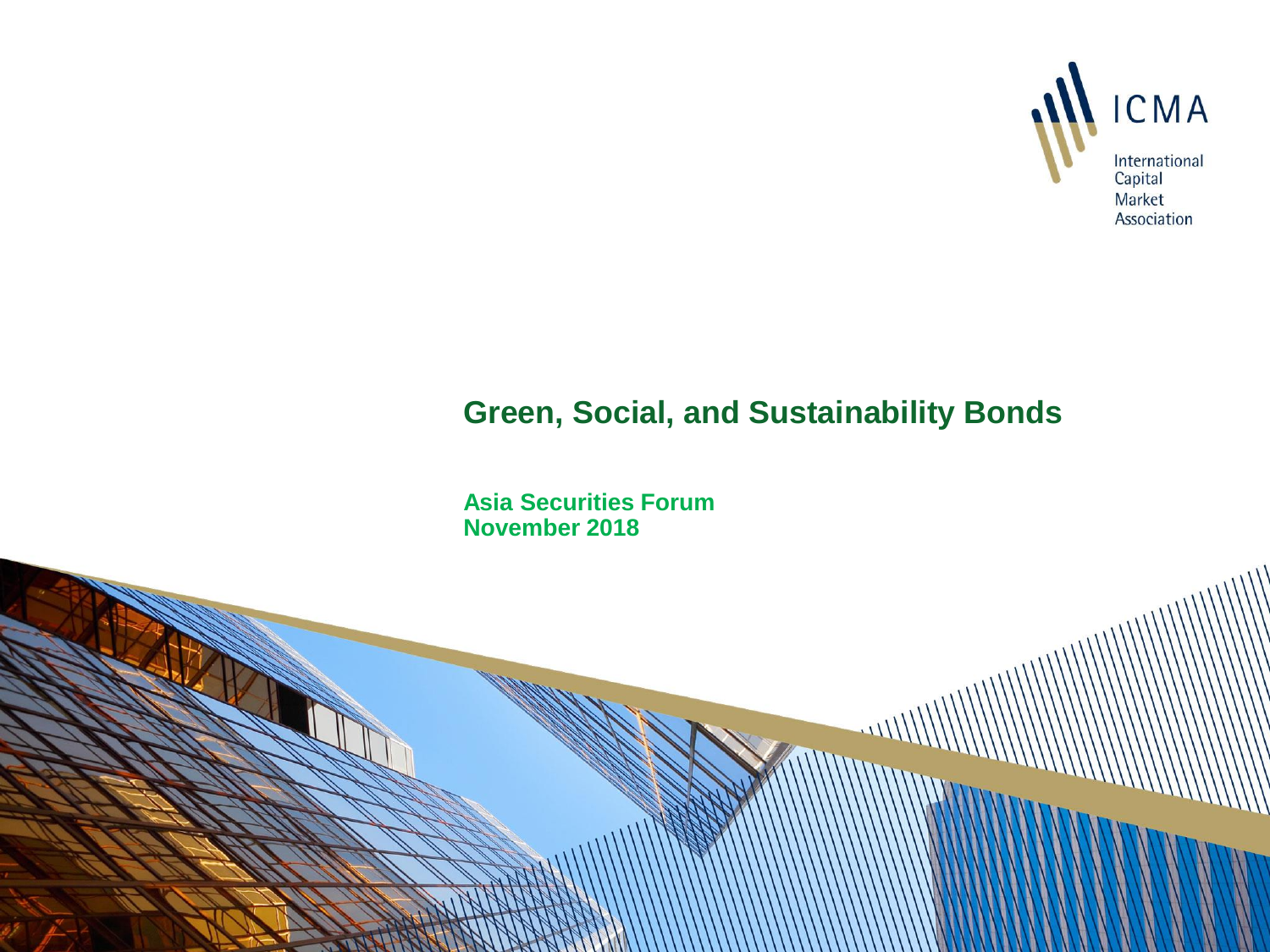## Green, Social and Sustainability Bonds

- A market has arisen for bond investors looking for opportunities that incorporate environmental, social and sustainability considerations. **Green, Social and Sustainability Bonds** have evolved out of this demand.
- Green, Social and Sustainability Bonds are **any type of bond instrument where the proceeds will be exclusively applied to eligible environmental and social projects.**
- ICMA's **Green Bond Principles (GBP) and Social Bond Principles (SBP)**, as well as the **Sustainability Bond Guidelines (SBG), referred to as the "Principles**" have become the leading framework globally for issuance of green, social and sustainability bonds.
- Green, Social and Sustainability Bonds are regulated instruments subject to the same capital market and financial regulation as other listed fixed income securities.

| <b>Bond Type</b>       | <b>Use of Proceeds</b>                                                                                                                                                                                   |
|------------------------|----------------------------------------------------------------------------------------------------------------------------------------------------------------------------------------------------------|
| <b>Green Bond</b>      | Finance projects with a<br>clear environmental<br>benefits (e.g. renewable<br>energy, energy efficiency,<br>climate change adaptation)                                                                   |
| <b>Social Bond</b>     | Finance projects that<br>address social issues and/or<br>seek to achieve positive<br>social outcomes especially<br>for a target population (e.g.<br>poor, vulnerable,<br>unemployed, uneducated<br>etc.) |
| Sustainability<br>Bond | Finance a mix of green and<br>social projects                                                                                                                                                            |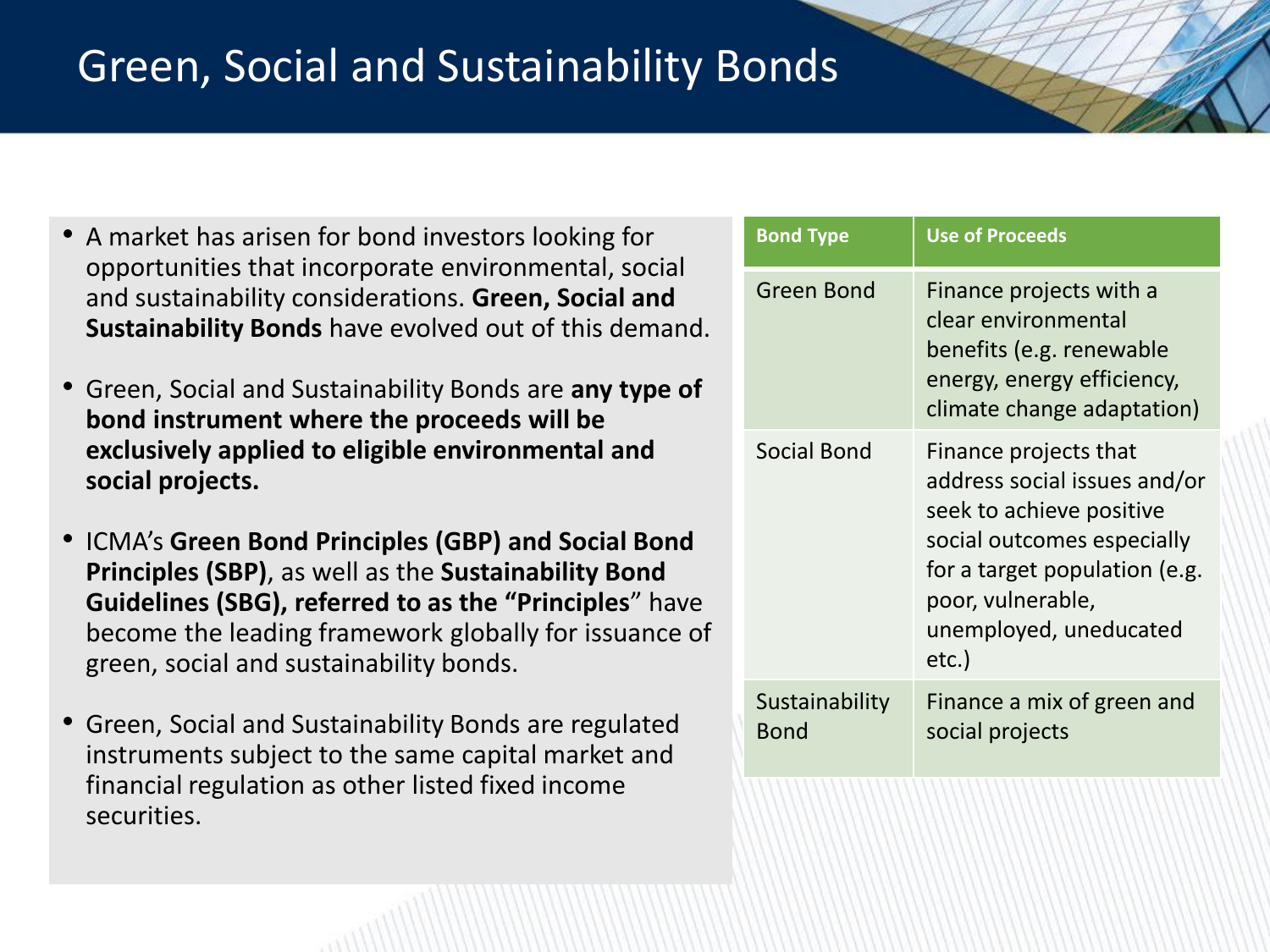**Green, Social and Sustainability Bonds Annual Issuance** 

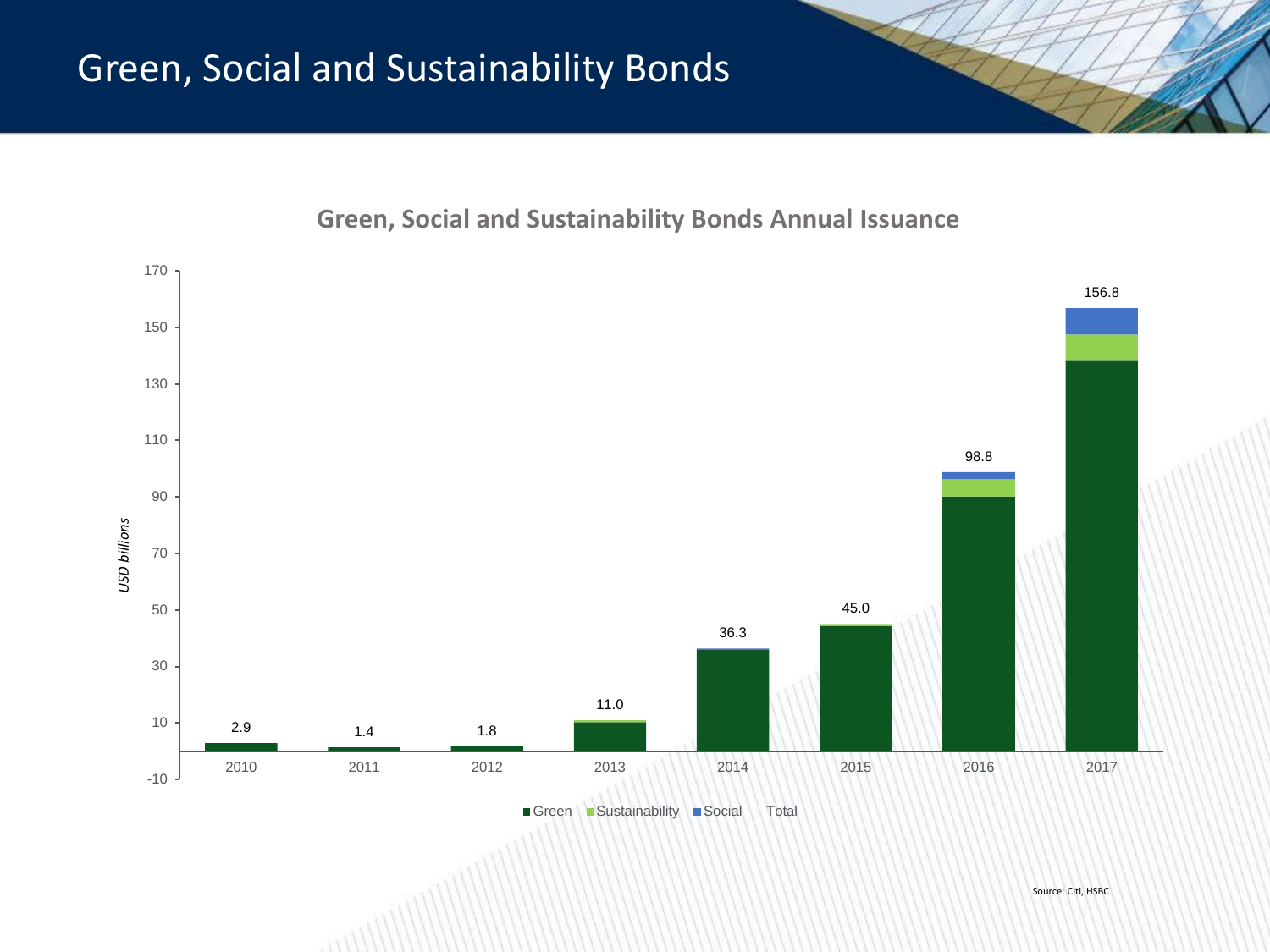## National initiatives

| <b>ASEAN</b>     | ASEAN Capital Markets Forum (ACMF) launched ASEAN Green<br>Bond and Social Bond Standards to drive Sustainable<br>Investments for <b>ASEAN Green Bonds</b> and Social Bonds aligned<br>with the GBP (2017/2018)                   |
|------------------|-----------------------------------------------------------------------------------------------------------------------------------------------------------------------------------------------------------------------------------|
| <b>China</b>     | China has released Government guidelines largely based on<br>international market practices referring to the GBP and with<br>an official green taxonomy                                                                           |
| <b>EU</b>        | The European Union has created a High Level Expert Group<br>(HLEG) on sustainable finance that has made<br>recommendations such as an EU sustainable taxonomy and a<br>Green Bond standard that references the GBP (January 2018) |
| <b>Hong Kong</b> | The Hong Kong government announced it will launch a green<br>bond issuance programme of up to HK\$100 billion to provide<br>funding for its green public works projects.                                                          |
| India            | The Securities Exchange Board of India has released listing<br>٠<br>disclosure requirements for Green Bonds based on the GBP<br>and international market practice                                                                 |